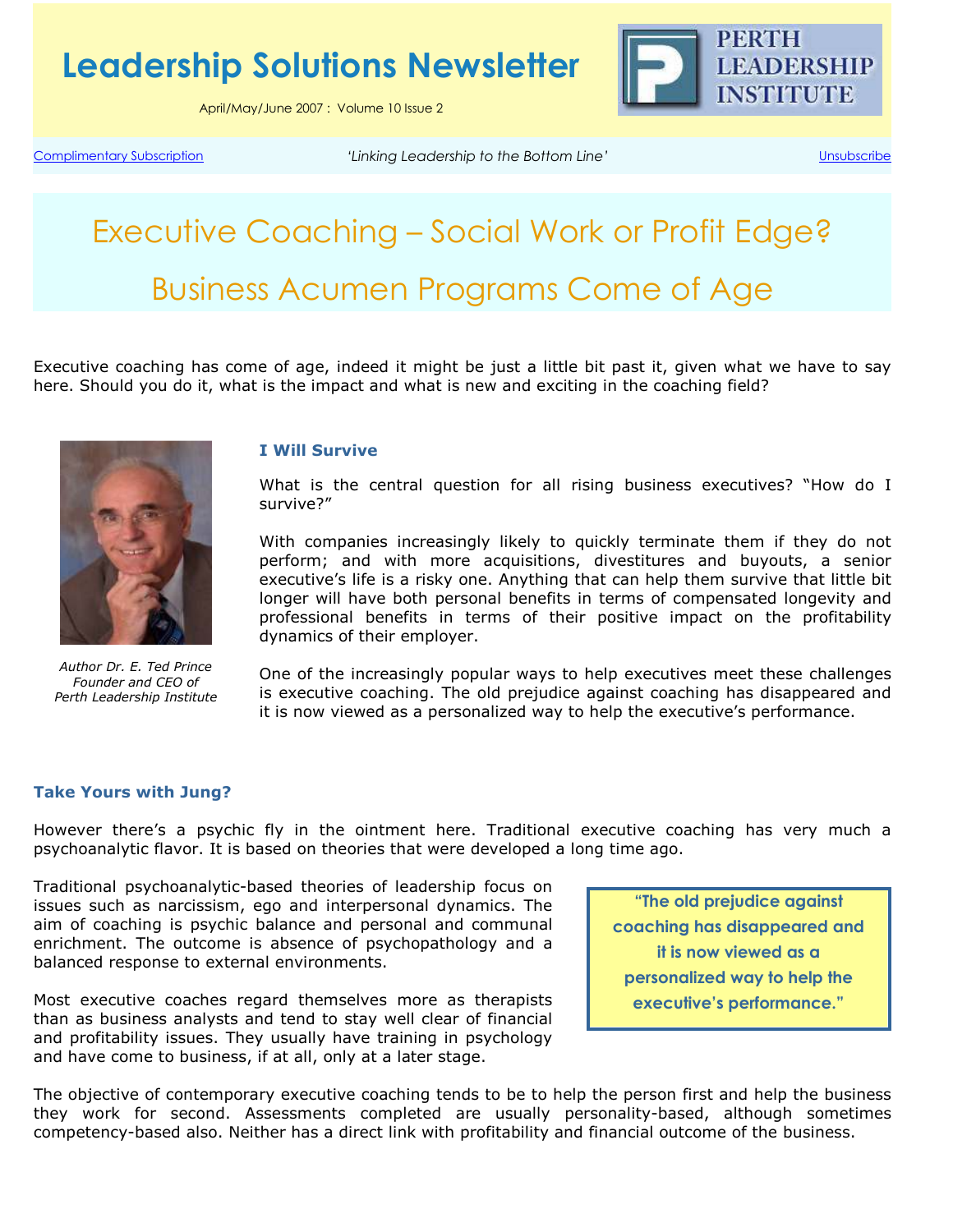### La Famiglia?

It reminds us of Tony Soprano in the Sopranos. He attends therapy regularly. His therapist wants to make him a better person. She steers well clear of issues such as who gets whacked and who gets the loot. Tony feels better (maybe) but the business goes its merry way undeterred. Tony considers his well-meaning therapist as a source of psychic, but not of business support. We call this the social work paradigm of executive coaching. The traditional executive coach sees her role as helping the person rather than the executive and has little or no interest in the direct financial impact of the coachee on the profitability dynamics of the business. Such coaching may indeed have a positive and measurable impact on how the coachee feels and how they deal with other people. It may also make them a much better person. However, it is very unlikely to make them a better business person, in the terms that the business itself may care about – profitability, margin and growth metrics. Many executive coaches do attempt to integrate financial, business and market factors into their coaching. However the "…they need businessfocused coaching that helps them meet the profitability and margin challenges of their position." "Most executives have financial

problem is that there has, until recently, been no model which integrates these factors into an executive coaching paradigm, so even if the coach wants to do it, there has been no model for them to follow.

and business behaviors that will not result in a profitable impact."

And since there has been no such model available for clients, they have had no choice but to take the next best thing, which currently is the social work model of coaching.

# "Show Me the Money"

Although it has not been politically correct to talk about executive coaching in this way, this is frequently the way that the business side of the house regards it. This view is why so many business people are skeptical about executive coaching. Their unspoken critique: show me the money.

There is a huge need for executive coaching. As executives move up the corporate ladder, they increasingly lack the advice and feedback that can help them proactively meet the business challenges of their new positions. Generally they need business-focused coaching that can help them meet the profitability and margin challenges of their position. This coaching needs to focus on their business acumen and not just their interpersonal acumen which is so often the focus of the social work model of coaching.

"The aim of business acumen and impact coaching is not social work, it is profit edge."

That is not to say that they may not also need coaching of the more conventional type. But generally that type of coaching will not have a direct business impact. And if they do not receive the business impact coaching, they will often not be around long enough to benefit from the more conventional type.

Until executive coaching can respond to the issue of coaching in business acumen and business impact, it is unlikely that executive coaching will ever reach the number of executives it needs to fulfill its promise of helping executives survive and, even, prosper.

Business acumen and impact coaching is the next big thing. It meets the survival criterion. It is focused directly on the impact of an executive's behavior on achieving the organization's financial and valuation goals. The aim is not just to make the executive feel better but to improve the profitability and valuation of the organization that employs the executive.